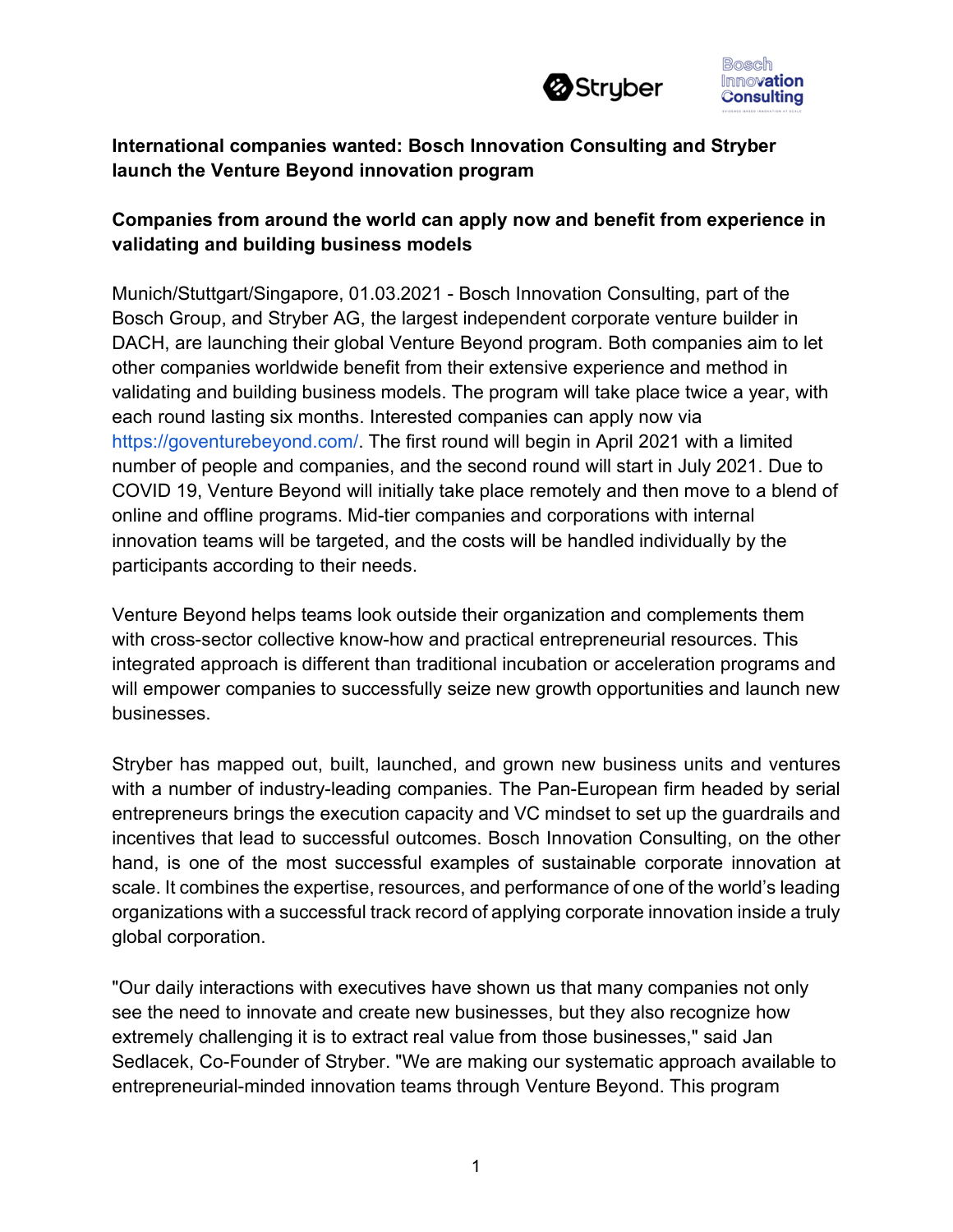



enables corporate teams to shorten their learning curve through knowledge transfer from innovation leaders, test and explore new business models, and significantly accelerate their innovation journey."

Michael Nichols, Global Lead Venture Beyond at Bosch Innovation Consulting in Singapore, commented: "We have already seen the capability of our internal program to validate business models and ideas. With the Venture Beyond program, we can share these insights from all parts of the innovation value chain with external companies. This allows them to add value without having to incur the costs and steep learning curves from the last decade."

Venture Beyond is the first program of its kind that is being rolled out by an internationally successful company. It contains all the resources you need to move from idea to an independent new business model in five distinct stages. To do this, Venture Beyond uses proprietary market screening techniques to identify market signals. Employees of the participating companies develop their ideas quickly and in close collaboration with the entire customer ecosystem, effectively compressing the exploration phase and accelerating the time to market.

## **About Stryber**

Founded in 2016 by Jan Sedlacek and Alexander Mahr, Stryber AG is the largest independent corporate venture builder in the DACH region. The internationally expanding company combines approaches from the venture capital and start-up worlds and makes medium-sized companies and larger corporations fit for the future by building strategic corporate venture portfolios. While traditional companies invest years in the initiation of new business models and take major risks, the Stryber teams in Munich, Zurich, London and Kiev build up young companies in just a few months. Stryber's clients include Migros, Stöckli, Swisscom and many others. Successfully founded corporate ventures include the last-mile delivery startup Miacar, which was built together with Migros in Switzerland and merged into the online supermarket myMigros in September 2020. www.stryber.com

### **About Bosch Innovation Consulting**

Bosch Innovation Consulting started as an internal consulting department for business model innovation and is a part of the Bosch Group. The internationally operating company is based in Stuttgart. Since 2021 the team has been offering external